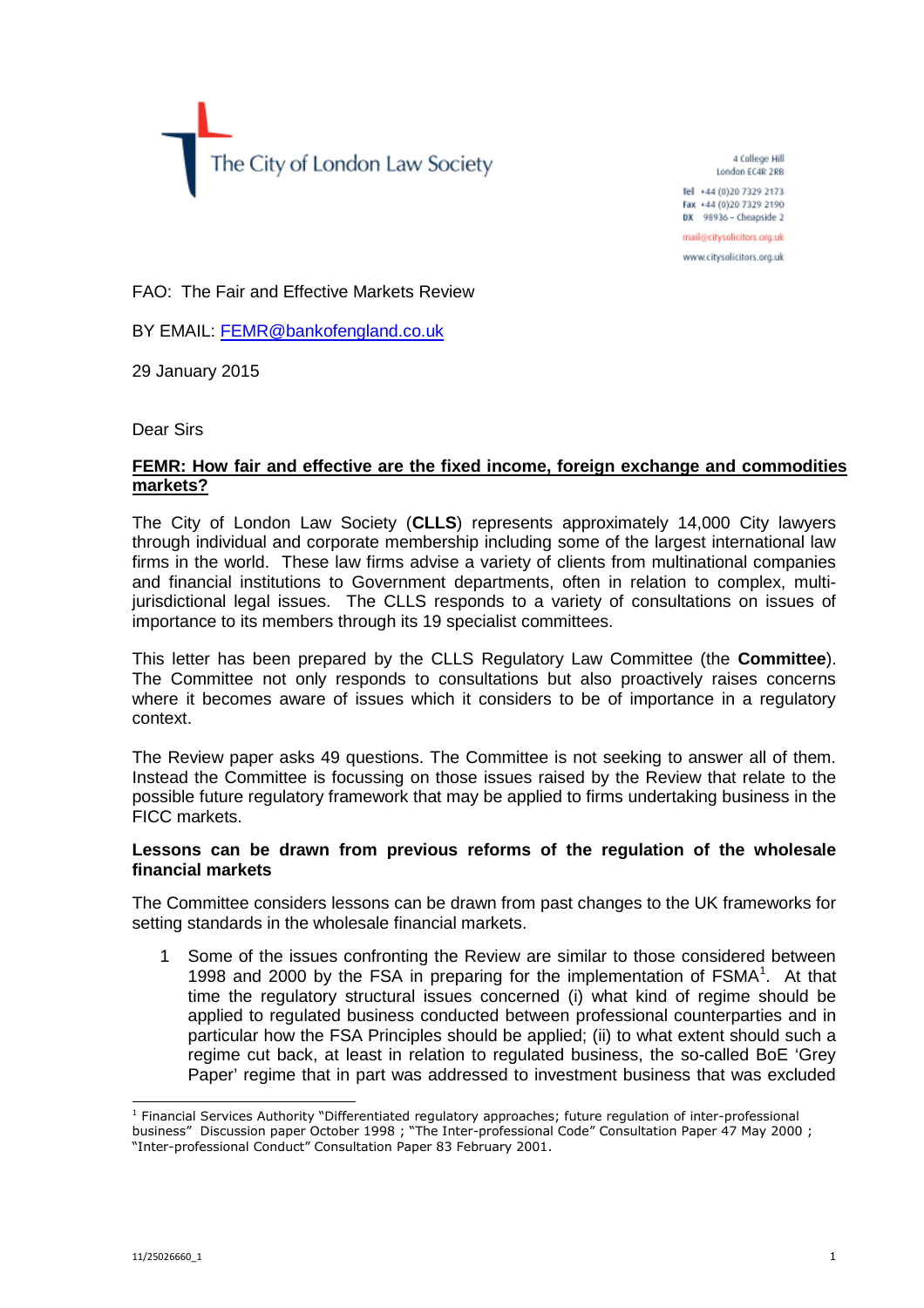from the scope of the Financial Services Act 1986 by section 43 and Schedule 5; and (iii) what if anything should replace the BoE Grey Paper regime for products such as spot and forward foreign exchange and bullion which were not within the scope of FSMA 2000. In the event the FSA developed a code of Inter-Professional Conduct ("IPC") ("MAR 3"). In scope, the IPC applied to all regulated business conducted with market counterparties<sup>2</sup>[.](#page-1-0) This left unregulated business subject to the Non-Investment Products Code ("NIPs Code") developed and maintained by the BoE. The NIPs Code recognised that standards of compliance under the FSA's Principles would have some relevance also in relation to standards of compliance expected under the NIPs Code.

- 2 The IPC in MAR 3 included guidance on the applicability of the Principles to interprofessional business; guidance on so-called 'transactions at non-market prices'; taping; and general information on good market practice.
- 3 The framework provided by the IPC for regulated business remained in place until the implementation of MiFID in November 2007. MiFID included new client categorisation provisions as well as a specific delineation of the application of conduct provisions depending on the categorisation of the client or counterparty<sup>3</sup>[.](#page-1-1) In the event the FSA decided that the case for maintaining the IPC was weak and it was abolished with effect from November 2007. When consulting on the abolition of the IPC the FSA said that, going forward, guidance on the application of the Principles would be moved to PRIN; the rules and guidance relating to 'transactions at non-market prices' would either be moved to COBS or would be included in its quarterly publication Market Watch; and 'best practice' provisions covering issues other than non-market price transactions would also be set out in Market Watch.
- 4 Thus the implementation of MiFID resulted in a 'diffusion' of materials previously in the IPC to a variety of other FSA source materials including PRIN, SYSC, COBS and Market Watch. This may in turn have made it more difficult for institutions subject to the NIPs Code to use the FSMA 2000 regime as an 'anchor' for standards of conduct in relation to unregulated wholesale markets. We suggest below a case for implementing something like an IPC that could provide a framework for standard setting for regulated and unregulated business conducted in wholesale markets.

## **The boundary between business that is regulated under FSMA and unregulated business in practice has been a driver of significant compliance resource allocations within institutions**

5 The regulatory footprint in the UK is inevitably a driver of relative standards of conduct depending on whether a particular market is subject to regulation and the intensity of regulation. For example, institutions have to devote increasing resources with a view to ensuring compliance with FSMA 2000 requirements as amplified by European legislation. By contrast, several components of the FICC market have not been, directly, subject to regulation under FSMA 2000 or European legislation (e.g. FX, physical commodities). Inevitably this will have been reflected in the priorities and resource distribution of institutions. Institutions will have focussed their attention on fully regulated business lines. Regulators set regulatory priorities that are then reflected in the resource allocation and governance focus of institutions.

<span id="page-1-0"></span><sup>&</sup>lt;sup>2</sup> Prior to 2007 client categorisation under FSA rules permitted three categories of client/counterparty: market counterparties; intermediate customers and private customers

<span id="page-1-1"></span><sup>3</sup> MiFID imposed a new categorisation of retail client, professional client and market counterparty together with the prescription of circumstances in which persons could 'move' between their presumptive category; this client categorisation regime was materially different to that which had previously been applied by the FSA, including for the purpose of the IPC.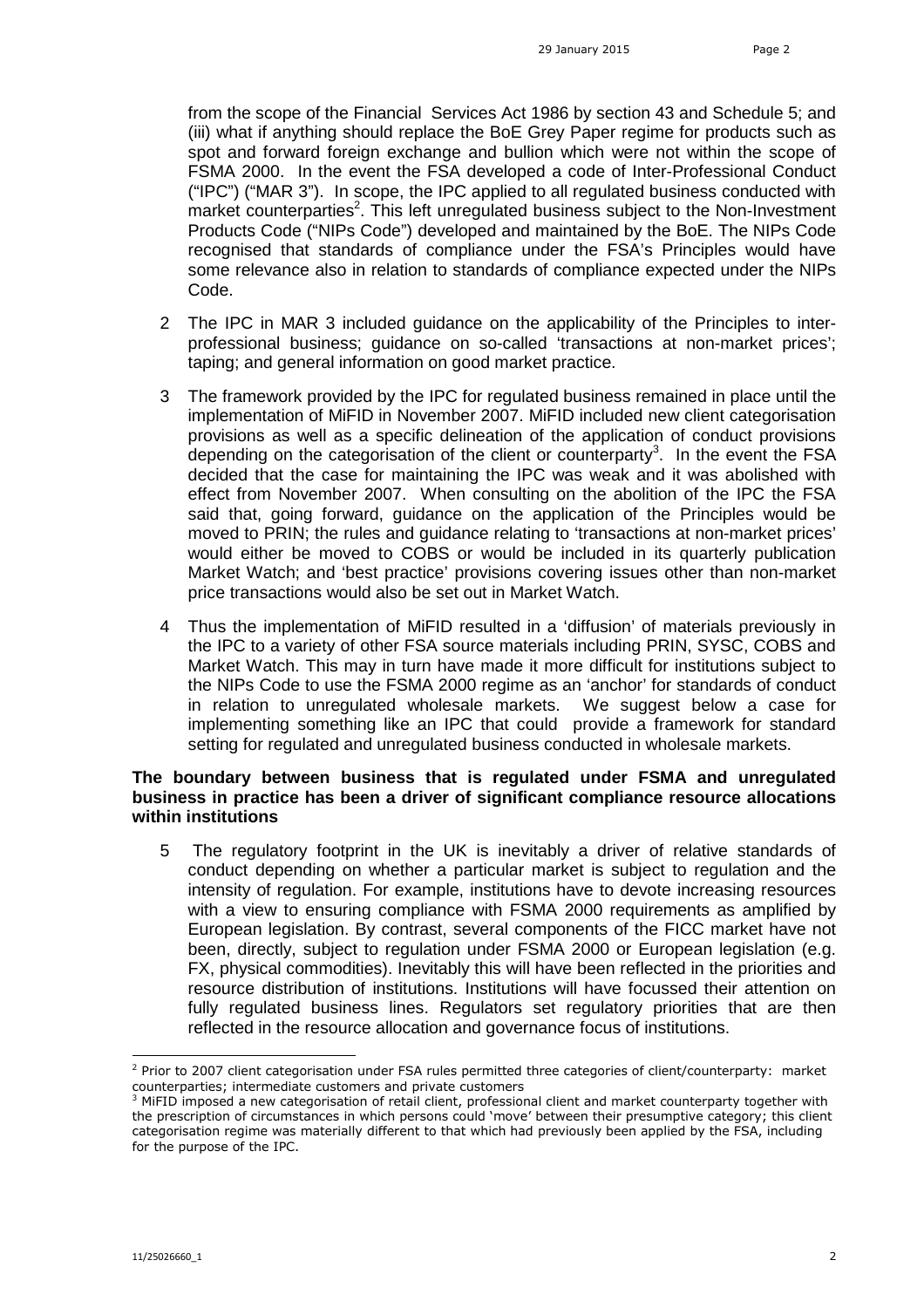## **The enforcement by the FCA of Principle 3 'in a prudential context' is an unsatisfactory basis for its jurisdiction over unregulated wholesale markets**

- 6 In relation to FICC markets, and as the Review observes, the application of the existing UK financial regulatory regime under FSMA 2000 is complex insofar as only some FICC market activity is within the scope of the existing boundary of MiFID. The scope and intensity of the obligations owed by firms in relation to regulated business is calibrated by reference to the status of the customer or counterparty with few and only very high level obligations applying in the case of business undertaken with or for market counter-parties and professional customers. This will change further with the implementation of MiFID 2 that will make some change to the level of protection afforded to market counterparties<sup>4</sup>[.](#page-2-0)
- 7 Some FICC markets (e.g. spot FX and physical commodities) are currently outside the scope of MiFID and for the purposes of FSMA 2000 are treated as 'unregulated'. This however is subject to the potential for the FCA to bring actions against firms in relation to so-called unregulated business under Principle for Business 3. This is illustrated in the Enforcement Notices imposed on five banks in November 2014 in relation to their spot FX business. The Notices proceed on the premise that the banks were under the obligation imposed by Principle 3 to manage the risks associated with its spot FX business given "the potentially very significant impact of misconduct in that business on G10 fix benchmarks, the spot FX markets generally and the wider UK financial system". The existence of this residual jurisdiction for the FCA to at least bring enforcement action against firms in respect of *any* aspect of their unregulated business is arguably unsatisfactory in that it is not supported by any FCA supervisory or policy function with the result that, currently, firms are at risk of enforcement but without there being any articulated standards or guidance issued or endorsed by the FCA against which their conduct may be judged. Currently, the FCA has authority to enforce standards but has no corresponding stewardship responsibility for setting and articulating the required standards. Further, the basis of the FCA's jurisdiction is currently founded on criteria that on one reading should only be invoked in the extreme circumstance of an adverse impact on the integrity of the UK financial system. This macro threshold criterion would suggest that conduct falling short of such impact should be below the FCA radar, even though on an individual basis it may be contrary to what are viewed as desirable standards of conduct and fairness in these professionals markets.
- 8 The Review appears concerned to identify possible models of regulation that will operate more generally to modify conduct in FICC markets rather than to guard merely against the kind of extreme scenario that currently underpins the FCA's jurisdiction to enforce standards.
- 9 The FCA's enforcement action against firms using Principle 3 in relation to 'unregulated business' generates an expectation that the FCA will take similar action in the future. For so long as it is the agency with enforcement powers in relation to unregulated FICC markets the FCA may consider itself obliged to have some stewardship role in relation to the standards expected of institutions that are active in these markets. Alternatively, a different body could be entrusted with responsibility to set and maintain standards.

<span id="page-2-0"></span><sup>4</sup> MiFID 2 extends some protections to market counterparties, the obligation to act honestly, fairly and professionally and to communicate in a way that is fair clear and not misleading ; the provision of information and periodic reporting.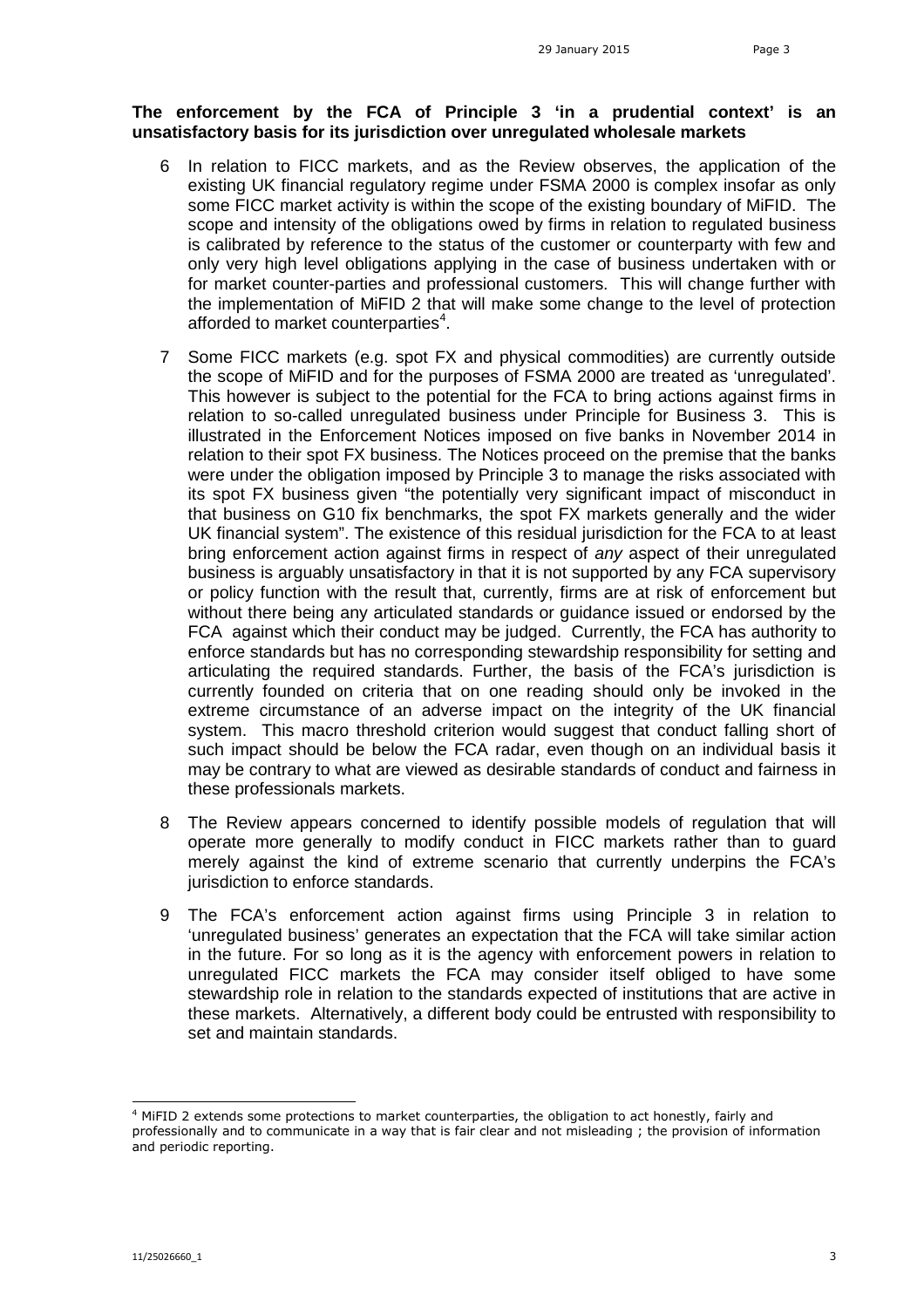## **Against this background the Committee considers there are probably two broad options that could be adopted in relation to the regulation of the FICC markets:**

- 10 Option 1 would be to establish a new body with the remit to maintain a Code that would establish high level and, to the extent required, more specific standards applicable to inter-professional business in the FICC markets or at least those parts of the FICC markets that lie outside of MiFID and MiFID2. The Code setting body could comprise buy and sell-side industry practitioners as well as independent members. Such an approach could be similar to the Joint Money Laundering Steering Group ("JMLSG") that sets guidelines that the FCA takes into account when deciding whether to bring enforcement action. In practice the JMLSG guidance is an effective industry code for which statutory approval by HM Treasury is needed. An alternative, in the case of a Code for the FICC markets, would be to confer any approval responsibility upon the FCA.
- 11 Generally the Committee recognises the potential benefits of having standards set by an industry body, in particular, speed, flexibility and the ability to create a regime that it is internationally compatible with developing commercial practice. Option 1 avoids the danger of 'regulatory creep'. Option 1 would allow for the creation of a Code that could be addressed to all (authorised and un-authorised participants) in the FICC markets. Primary legislation would be required, however, to render such a Code enforceable against un-authorised persons.
- 12 Option 2 would be to align the FCA's existing enforcement powers in relation to FICC markets with a more explicit standard setting responsibility. This could be done building on its existing powers in FSMA 2000 to make rules and issue guidance in relationto unregulated activities carried on by authorised firms<sup>5</sup> or primary legislation might be needed to enlarge the scope of 'regulated activities'. One benefit of this approach would be to avoid the creation of a new quasi- regulatory body in a socalled 'Twin-peaks' regulatory structure. Giving policy and standard setting responsibility to the FCA may also make it easier to make standards that effectively straddle MiFID and non-MiFID business.
- 13 Option 2 presents some potential downsides. There might not be appropriate differentiation between the standards to be applied to different parts of the FICC markets. Without any appropriate differentiation in its statutory objectives the FCA may consider itself constrained to adopt a 'blanket' approach to all FICC business.
- 14 Whatever option is chosen the efficacy of new standards for inter-professional conduct will depend upon a number of factors. The Committee would draw attention to the need for any new standards to:
	- a. Provide examples of both good and bad practices, avoiding the tendency merely to cite examples of unacceptable behaviour;
	- b. Ensure any 'guidance' is either included within the published standards or is visible through links from the standards to the guidance; otherwise the regulator's commentary becomes ever more dispersed and potentially invisible[t](#page-3-1)o those who need to see and absorb it $<sup>6</sup>$ ; and</sup>
	- c. Encourage or require institutions to use positive acceptable behaviours by individuals as a basis for awarding variable remuneration.

<span id="page-3-1"></span><span id="page-3-0"></span> $5$  Section 137A (1) (b) combined with sections 1 B, 1 D and 1 H

 $6$  This point is of general application; the Committee would urge the Review to include this point in its development of an effective regime